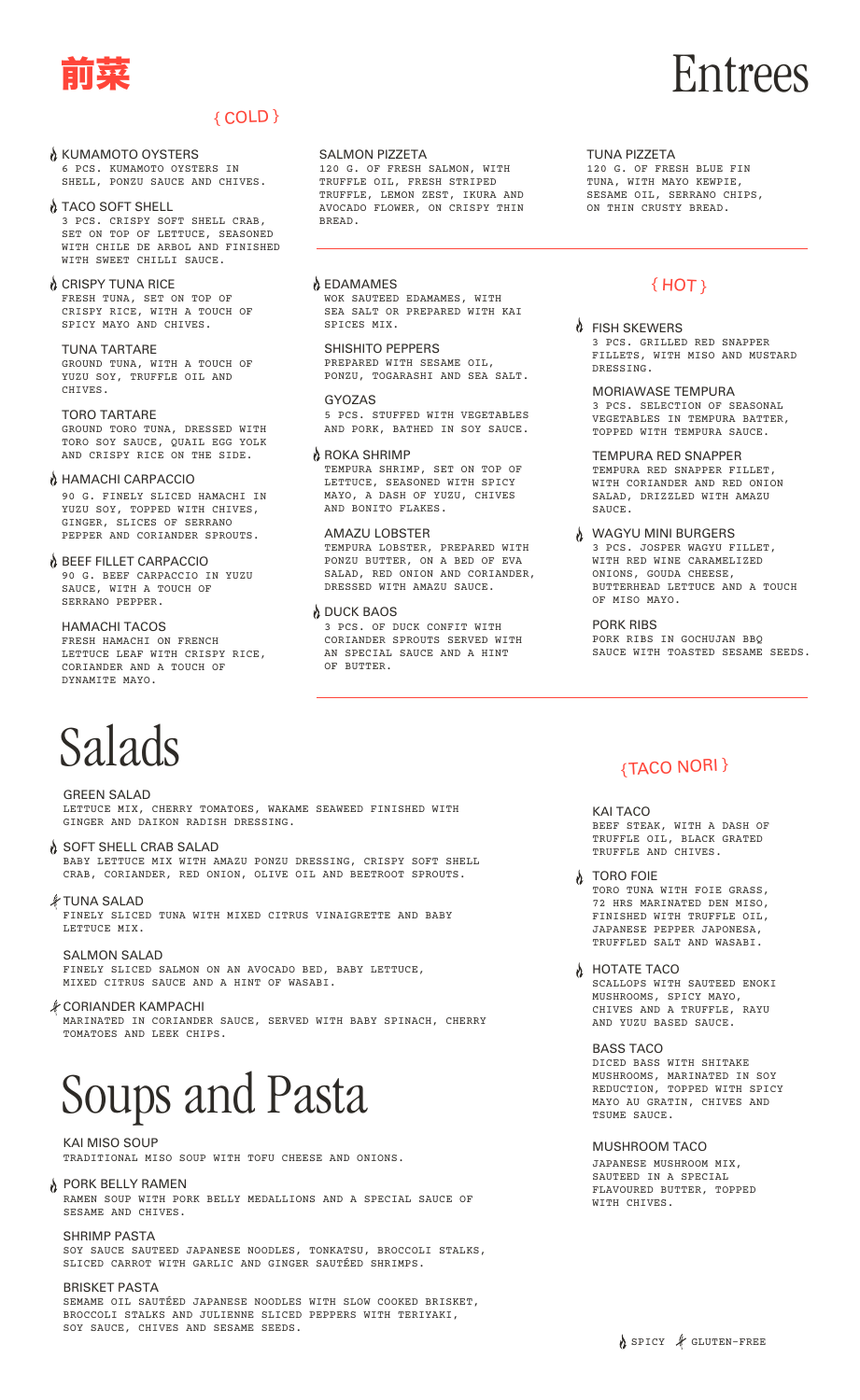# Main Dishes

#### A *<i>≸* SPICY SHRIMP

8 PCS. SAUTÉED SHRIMPS WITH SAKE AND CHILO OIL, ACCOMPANIED BY RED ONION, CORIANDER AND GARLIC CHIPS.

#### A *≸ JOSPER GRILLED OCTOPUS*

300 G. JOSPER GRILLED OCTOPUS MARINATED IN PERUVIAN SAUCE, TOPPED WITH AJIPANKA AND SERVED WITH MIXED SPROUTS AND CRISPY LEEK.

#### A JOSPER GRILLED FISH

CATCH OF THE DAY, MARINATED IN PERUVIAN SAUCE WITH CORIANDER AND RED ONION SALAD ON THE SIDE, CHARGRILLED TOMATOES AND CORIANDER SAUCE.

#### MISO SHIROMI

250 G. OVEN-BAKED WHITE FISH, MARINATED WITH DEN MISO SAUCE, SERVED WITH BABY LETTUCE AND CHERRY TOMATOES ON THE SIDE.

#### CARAMEL SEA BASS

200 G. OVEN-BAKED SEA BASS, SET ON TOP OF A CARAMEL, MISO AND HABANERO PEPPER GLAZE, WITH PICKLED SOYBEAN SPROUTS.

#### JOSPER GRILLED SALMON

250 G. JOSPER GRILLED SALMON, SET ON TOP OF CRISPY POTATO AND SAUTEED MUSHROOMS.

#### JOSPER GRILLED TUNA LOIN

200 GRAMS OF SEARED JOSPER BLUE FIN TUNA, MARINATED IN SESAME AND CHILLI VINAIGRETTE, ACCOMPANIED BY TEMPURA SHISO LEAVES AND ROASTED LEMON.

VOLCAN LOBSTER 900 G. JOSPER GRILLED LOBSTER, MARINATED WITH BUTTER, CROWNED WITH SCALLOPS, MASAGO MAYO, OVEN FINISHED WITH A HINT OF CHIVES

# { SPECIAL SASHIMIS }

TAKO UZUKUCHI 110 G. FINELY SLICED OCTOPUS, WITH LEMON ZEST, GARLIC CHIPS, CRISPY LEEK, UZUKUCHI SAUCE AND CORIANDER SPROUTS

*እ ¥* **ZUKE MAGURO** 110 G. THINLY SLICED BLUEFIN TUNA LOIN, WITH SUKE SAUCE AND MAYO, TOPPED WITH GARLIC CHIPS, SERRANO PEPPER AND CHIVES.

SAKE MISO SASHIMI 110 G. THIN SLICES OF FRESH SEARED SALMON, ON A BED OF DAIKON RADISH WITH DEN MISO, PONZU REDUCTION, CORIANDER SPROUTS AND SERRANO PEPPER.

HAMACHI SERRANO SASHIMI 110 G. THIN SLICED OF FRESH HAMACHI, WITH PONZU SAUCE AND SERRANO PEPPER.

λ TATAKI 110 G. THINLY SLICED AND SEARED BEEFSTEAK, WITH TATAKI SAUCE AND CRISPY SWEET POTATO

SASHIMI AKAMI TRUFADO 110 G. THINLY SLICED AND SEARED BEEFSTEAK, WITH TATAKI SAUCE AND CRISPY SWEET POTATO.

SASHIMI SAN 10 GMS OF BLUE FIN TUNA, SALMON AND SHIROMI, WITH LEMON ZEST, CHIVES, GARLIC CHIPS, YUZU SOY, TRUFFLE OIL, TURNIP AND CILANTRO.

#### SASHIMI SAKE OTOSAN 110 GMS OF SALMON, GRATED POTATO, CHIVES, LEMON ZEST, GOLD FLAKE, TRUFFLE OIL AND YUZU SOY.

# $\{$  RICE  $\}$

GOHAN RICE WITH BEEF STEAK, CHIVES AND GARLIC CHIPS. BEEF VOLCANO RICE

#### **A** VOLCANIC RICE

RICE PREPARED ON VOLCANIC STONE, MARINATED IN SESAME SOY AND KOREAN PASTE, WITH SHRIMP, BEEF STEAK AND SAKE SAUTEED VEGETABLES.

**DONBURI** 

WHITE RICE BED WITH NORI SEAWEED, SESAME SEEDS AND THE FISH OF YOUR CHOICE. MAGURO / TUNA (\$290), HAMACHI / YELLOWTAIL (\$290), SHAKE / SALMON, TUNA AND HAMACHI (\$365).

#### SPECIAL YAKIMESHI

WOK SAUTEED RICE, WITH A HINT OF BACON, SHRIMP, BEEF STEAK, CHICKEN AND FRIED EGG, SEASONED WITH SOY SAUCE AND TOPPED WITH CHIVES.

ALL OUR STEAKS ARE JOSPER GRILLED AND SERVED WITH ROASTED GARLIC, SHISHITO PEPPERS AND YOUR CHOICE OF BUTTER WITH GARLIC, ROSEMARY OR WASABI.

# { KAI SIGNATURE }

JAPANESE WAGYU A5 NEW YORK STEAK (200 GMS) JAPANESE WAGYU A5 RIB EYE STEAK (200 GMS)

# { JACK´S CREEK AUSTRALIAN BLACK ANGUS }

BEEF FILLET (300 GMS.) TOMAHAWK (900 GMS.)

# { SIDES }

*∦ ASPARAGUS* JOSPER SAUTEED ASPARAGUS WITH OLIVE OIL AND SEA SALT.

ROASTED CAULIFLOWER JOSPER ROASTED, SERVED ON CILANTRO SAUCE BED,<br>A TOUCH OF BUTTER, PONZU A TOUCH OF BUTTER, AND CORIANDER LEAVES

BROCCOLI JOSPER ROASTED BROCCOLI, WITH A TOUCH OF PONZU BUTTER.

ROASTED BEETROOT JOSPER ROASTED BEETROOT, ON A BED OF JOCOQUE AND ARUGULA, WITH SLICED ALMONDS.

**b** CORN JOSPER ROASTED SWEET CORN WITH WASABI BUTTER, SEAWEED POWDER AND TOGARASHI.

JOSPER ROASTED BRUSSELS SPROUTS JOSPER CABBAGE SKEWERS MARINATED IN MISO SAUCE.

BUTTERED CORN SKEWERS

TRUFFLED MASHED POTATO JOSPER AVOCADO

# { SAUCES }

**RAYU** CILANTRO MISO SÉSAMO

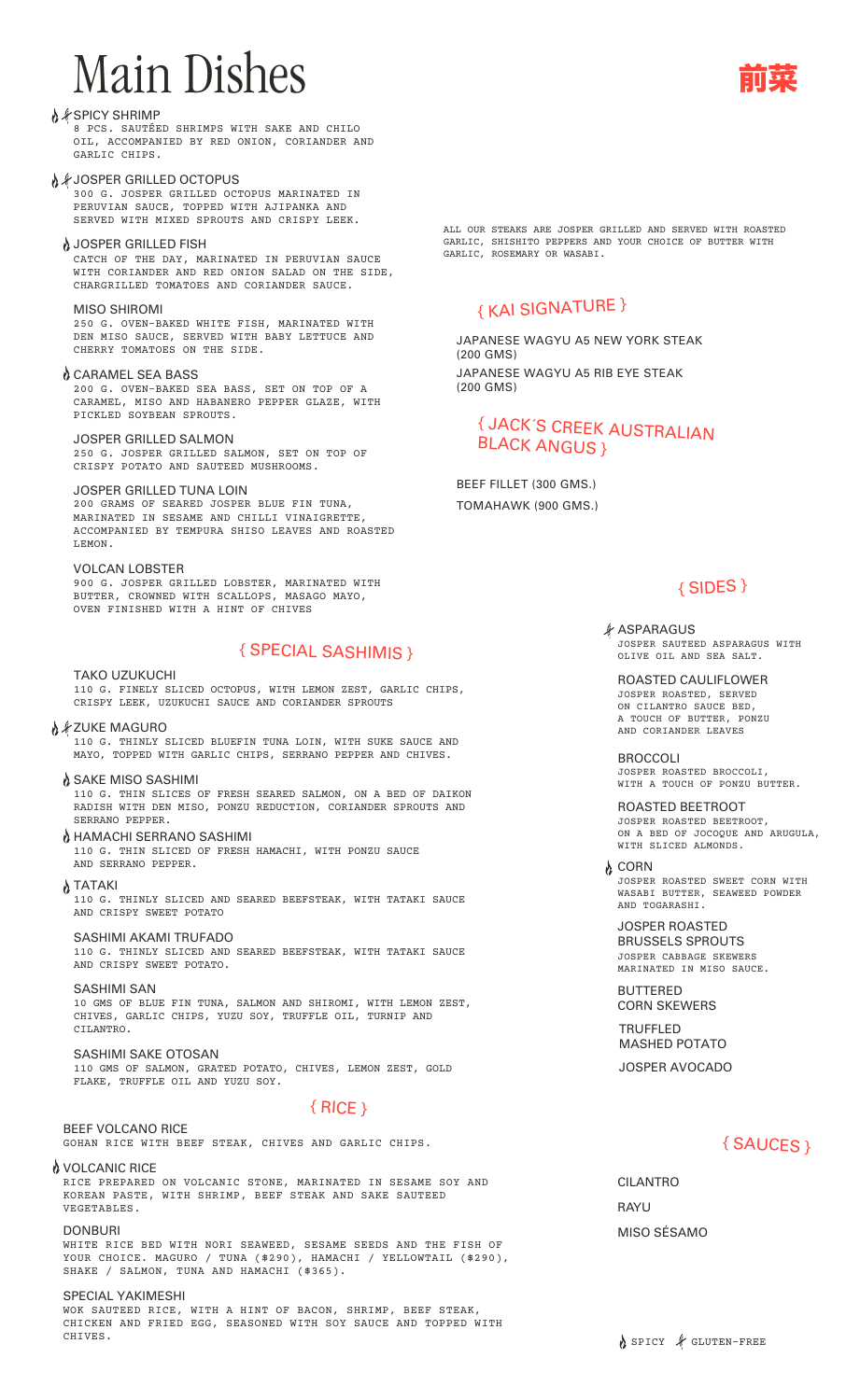### { NIGIRI }

{ SASHIMI }

80 G. 1 PC. SASHIMI | NIGIRI

AKAMI BLUEFIN TUNA

CHU- TORO MEDIUM FATTY BLUEFIN TUNA

O-TORO FATTY BLUEFIN TUNA

NEGI TORO PREPARED FATTY BLUEFIN TUNA

**SAKF**  $SATMON$ 

HAMACHI AMBERJACK

KAMPACHI SCALLOPS

SHIROMI WHITEFISH

ESCOLAR

IKURA RED CAVIAR

UNI SEA URCHIN

EBI SEA SHRIMP

AMAEBI SWEET SHRIMP

**TAKO** OCTOPUS

**HOTATE** SCALLOPS

IKA SOUID

KING CRAB

HOKKIGAI CHOCOLATE CLAMS

AKAGAI RED CLAM

KUMAMOTO OYSTERS

UNAGI FRESHWATER EEL

TAMAGO JAPANESSE OMELETTE

JAPANESSE WAGYU A5

SASHIMI KAI PLATTER CHEF´S CHOICE OF 8 DIFFERENT FISH AND SEAFOOD

SASHIMI IS SERVED IN NATURAL THICK OR THIN CUTS. (110 G.) NIGIRIS ARE SERVED BY PIECE. ALL-NATURAL SASHIMIS ARE GLUTEN FREE. \*SEASONAL PRODUCTS

## { \* TOPPINGS }

DEN MISO FOIE GRAS FRESH WASABI BLACK TRUFFLE FINGER LIMES CAVIAR

{ OZOMAKI }

# { HAND ROLL }

HAND ROLL | MAKI

AKAMI HAMACHI BLUFIN TUNA, AVOCADO AND **CUCUMBER** AMBERJACK, AVOCADO AND CUCUMBER

# { URAKAMI } { INSIDE OUT SUSHI 6 PCS. }

SAKE SPICY (FATTY BLUEFIN TUNA WITH CHIVES

HAMACHI SPICY AMBERJACK, SPICY MAYO AND CHIVES

NEGI TORO FATTY BLUEFIN TUNA WITH CHIVES

## { MAKI ROLLS }

MACAO KANIKAMA, TENKAZU MAYO, CUCUMBER AND KAI ROLL TEMPURA SHRIMP, AVOCADO AND CUCUMBER INSIDE, ON THE OUTSIDE EEL WITH MIRIN-CHI-POTLE PEPPER SAUCE, TSUME, TOBIKO AND SESAME

AVOCADO INSIDE, SEARED SALMON, HONEY, TSUKUNDANI PASTE AND SESAME ON THE OUTSIDE.

SAKE EBI BREADED SHRIMP, TEMPURA CRUMBS, AVOCADO AND KANIKAMA INSIDE, SALMON, TUNA AND SHISO ON THE OUTSIDE.

**KATSUO** BREADED SHRIMP, AVOCADO, CREAM CHEESE, KANIKAMA, CHIVES AND MASAGO MAYO INSIDE, SALMON SKIN, TERIYAKI SAUCE AND BONITO FLAKES ON THE OUTSIDE.

YAKU<sub>7</sub>A

AVOCADO, ASPARRAGUS, CUCUMBER, SALMON SKIN AND TOBIKO INSIDE, AVOCADO, SEARED STEAK FILLET, GARLIC CHIPS, CHIVES AND HABANERO CARAMEL ON THE OUTSIDE.

**SHISPA** SALMON, CUCUMBER, CRISPY SALMON SKIN AND SPICY MAYO INSIDE, AVOCADO, CREAM CHEESE, MASAGO MAYO GRATIN, TEMPURA CRUMBS AND CHIVES ON THE OUTSIDE.

EBI AVOCADO TEMPURA SHRIMP AND SPICY MAYO INSIDE, AVOCADO, FLAMBÉ MASAGO MAYO AND CHIVES ON THE OUTSIDE. TOTOABA

LETTUCE MIX WITH GINGER DRESSING, AVOCADO AND CUCUMBER INSIDE, SEARED TOTOABA, TIGER'S MILK, SERRANO CHILLI AND CORIANDER SPROUTS ON THE OUTSIDE.

RŌKASUTO

TEMPURA LOBSTER, ASPARAGUS, LETTUCE AND SESAME INSIDE, SOY WRAP, TEMPURA LOBSTER, SPICY MAYO, NEGI, MASAGO AND JULIENNE POTATO ON THE OUTSIDE.

SHINKAI 6 PCS, HAMACHI, SHISO, YUZU AND WORM SALT INSIDE, WRAPPED ON NORI SEAWEED.

ALASKAN ROLL KING CRAB WITH DYNAMITE SAUCE, AVOCADO AND NEGI INSIDE, MAMENORI SEAWEED ON THE OUTSIDE.

UMAMI ROLL SPICY TUNA , CUCUMBER MASAGO AND NEGI INSIDE, FRESH TUNA, TRUFFLE OIL AND SPICY MAYO OUTSIDE.

# { FUTOMAKIS 5PCS.}

#### SARADA

INSIDE TURNIP, CARROT, LETTUCE, YUZUKOSHO MAYO, TAKUAN, KAMPIO, AVOCADO AND ASPARA-GUS. OUTSIDE: NORI AND KATSURA TURNIP

KANI INSIDE SOFT SHELL CRAB TEMPURA, SPICY MAYO, MASAGO, AVOCADO, NEGI, LETTUCE AND ASPARA-GUS. OUTSIDE SESAME SEEDS